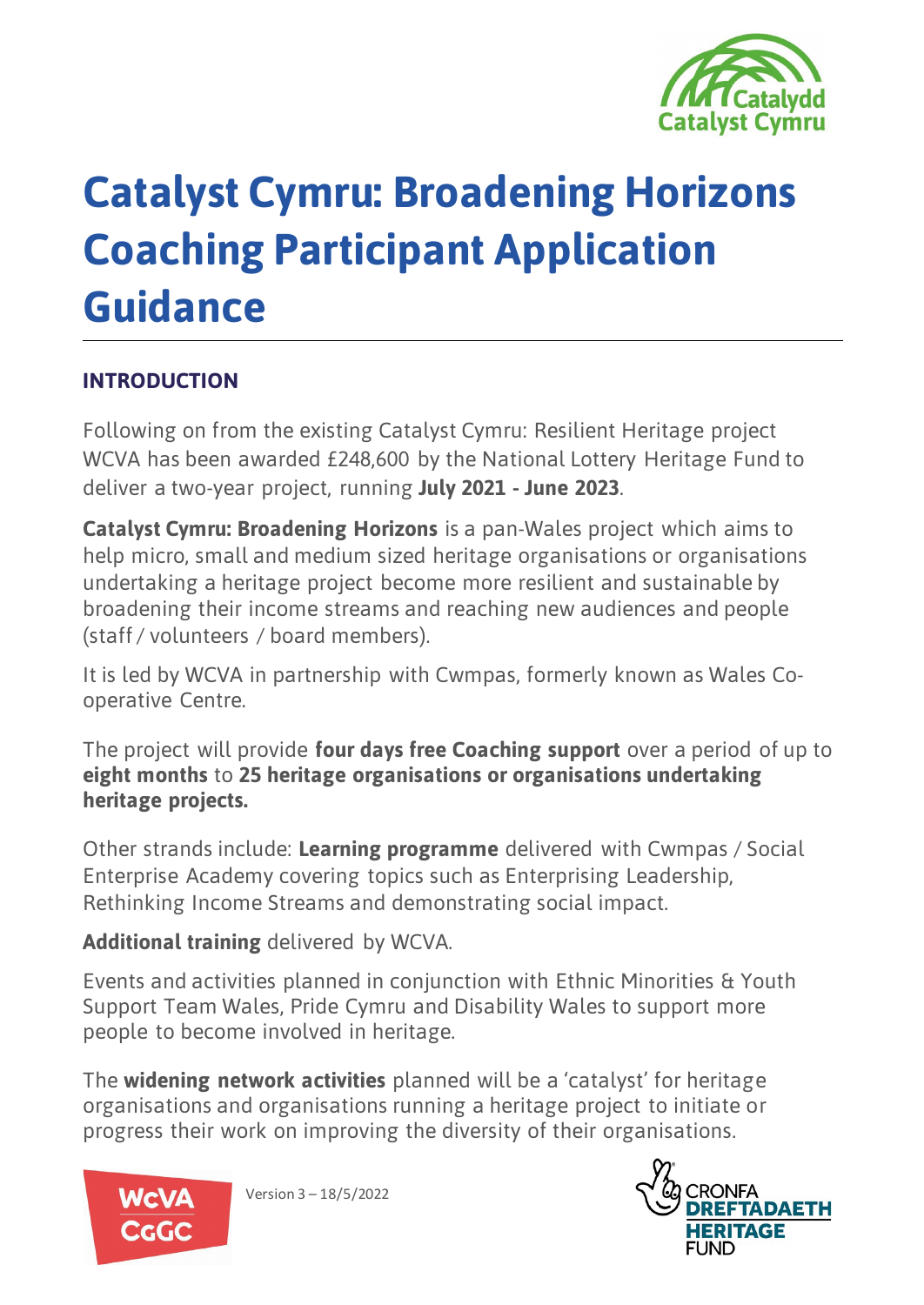**Community Grants** for heritage organisations or organisations undertaking a heritage project to deliver the actions identified in health checks/coaching sessions and widening networks activities.

As a legacy a **toolkit** will be developed based on the learning from the widening networks activities to support other heritage organisations work to increase diversity within their organisations.

### **ELIGIBILITY**

To be eligible for coaching support from Catalyst Cymru, organisations must:

- Have charitable purposes. Eligible organisations include: community groups (constituted), registered charities e.g., Trusts, Charitable Incorporated Organisations (CIOs), Community Interest Companies (CICs) and Community Benefit Societies. NB: CICs must be limited by guarantee to be eligible.
- Have a minimum of three unrelated trustees or directors in line with best practice and Charity Commission requirements.
- A focus on one or more of the following areas of Heritage:

Historic Buildings\* and Monuments Community Heritage Cultures and Memories Landscapes and Natural Heritage Industrial, Maritime and Transport Collections (incl. Museums, Libraries and Archives)

\*Please note, working out of a listed building alone does not meet the criteria – the organisation would need to be weaving the heritage of the building into their day-to-day activities.

• Be a micro, small or medium sized heritage organisation / organisation undertaking a heritage project. These organisations are defined as follows: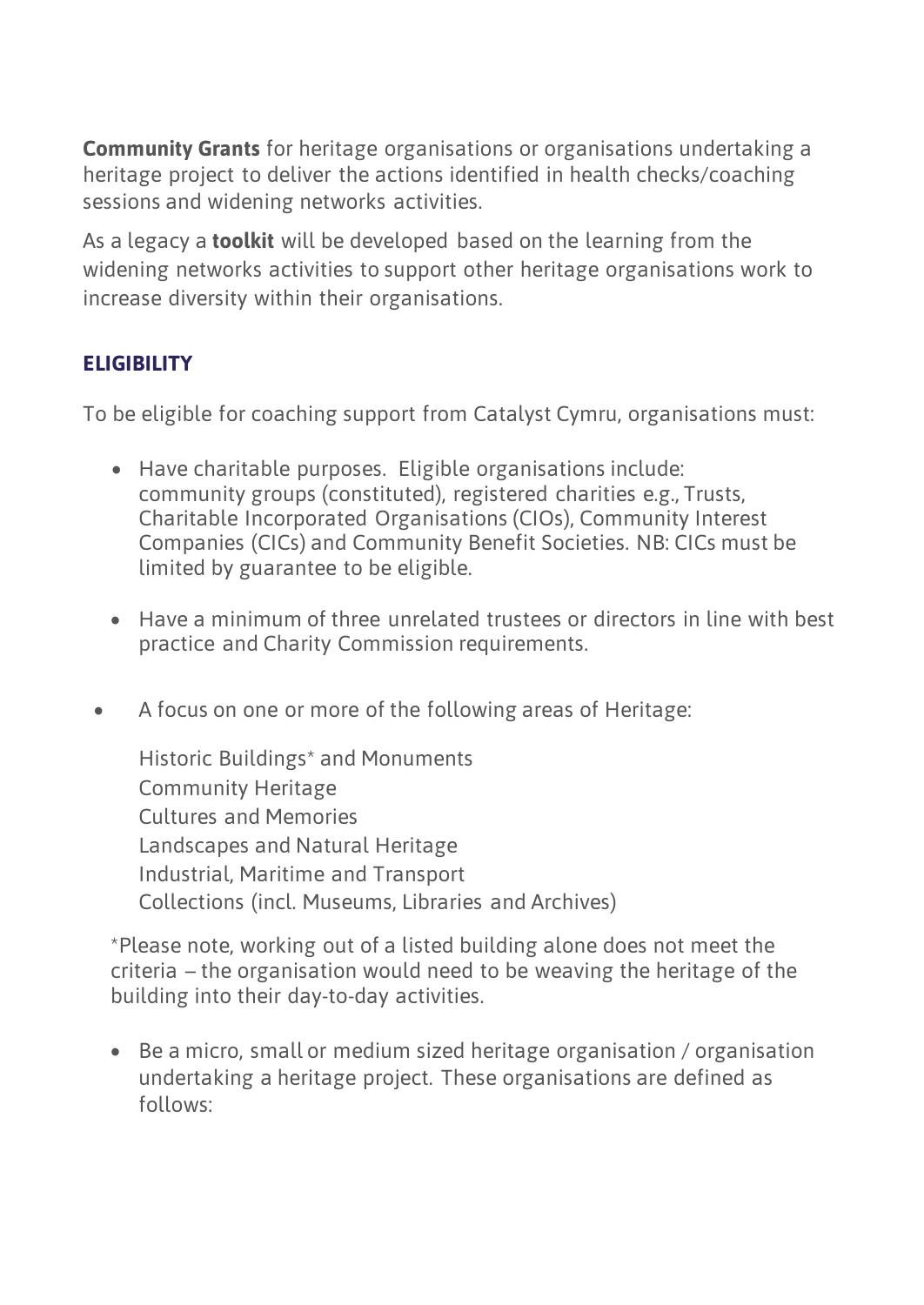Micro organisations – income of less than £10,000 Small organisations - income of £10,000 - £100,000 Medium organisations - income of £100,000 - £1million

- Have buy-in from the whole organisation to make the time commitment required to undertake the coaching and associated work. To help demonstrate this, we require contact details from representatives of both the trustee board and staff team (as applicable) on the application form.
- One of these representatives should be able to commit to attending the initial Introduction to Enterprising Leadership, a two day programme on **6 and 13 July 2022**. The programme will take place online using zoom.
- Local Authorities are not eligible to apply alone, but may apply as part of a partnership with a charitable organisation (as listed above); for example, where a Local Authority is supporting a registered charity or constituted voluntary group to take on the management of a heritage site.

### **APPLYING FOR COACHING SUPPORT**

If the organisations applying meet these criteria, they will be required to go through a "health check" review of key aspects of managing a charitable organisation. **This takes approximately two hours.** The review will help inform the activities undertaken by the organisation with support from coaches. In order to help organisations become more resilient, Catalyst Cymru anticipates providing support in one or more of the following areas:

- Governance
- Strategy and Horizon scanning
- Business Planning
- Fundraising and Income Generation (including using digital methods e.g. online donations)
- Marketing (including using digital methods)
- Measuring and Sharing social value and impact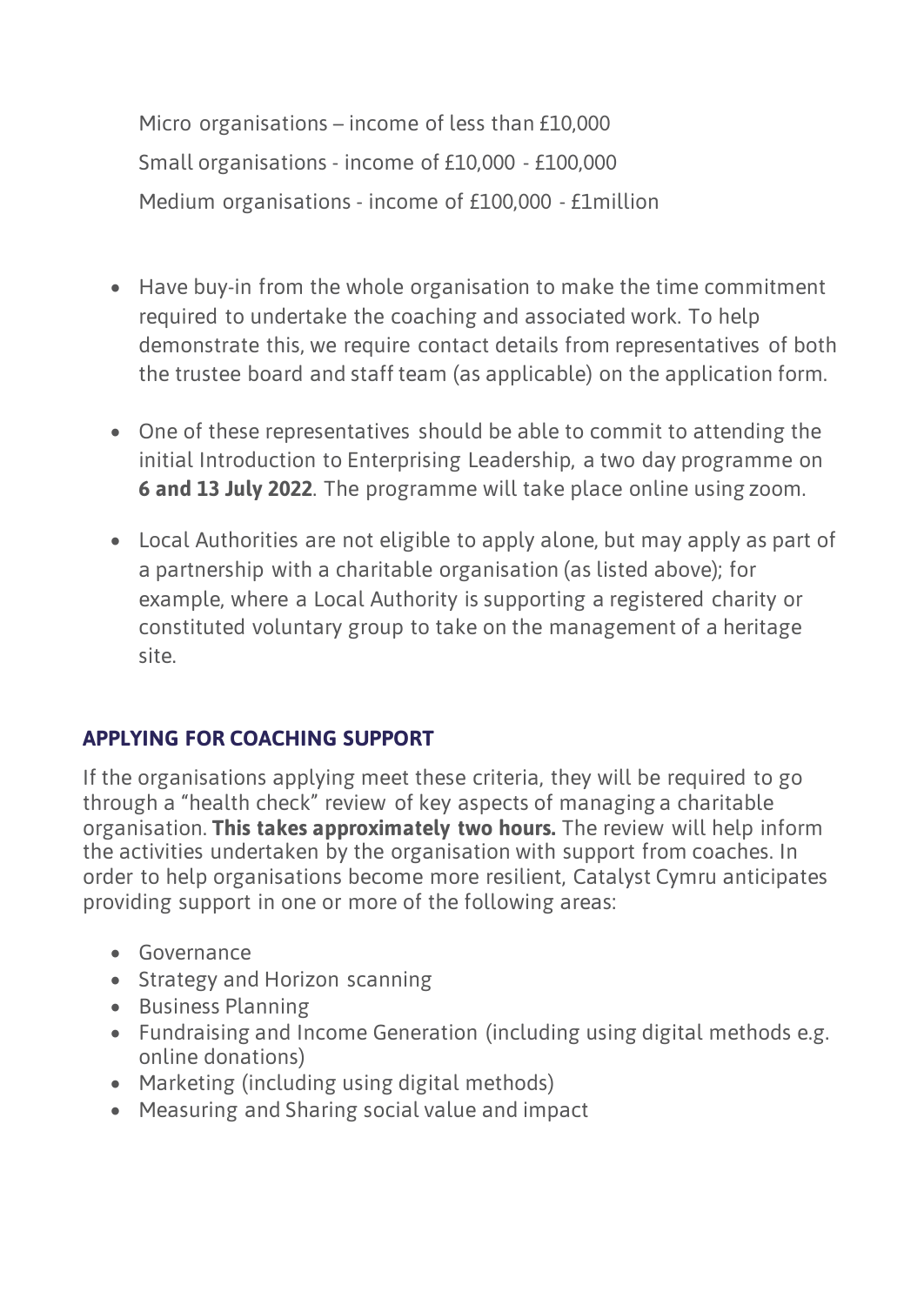- Engaging across sectors in your local area (influencing)
- Building and diversifying supporters, volunteers and audiences

When the coaching priorities have been agreed, the application will be put forward to the project's Advisory Group for approval. Once approved the Catalyst Cymru Officer will match the successful organisation with an experienced coach.

#### **SUPPORT AVAILABLE**

Participant organisations will have access to up to **four days** of coaching, which may involve more than one coach working with the organisation on more than one area for further development.

Subject to any further COVID- 19 restrictions we expect that the coaching support will be a blend of face-to-face and online meetings, telephone and email support – whatever is most appropriate for the needs of the organisation.

At the inception of the coaching process a detailed work plan of support will be agreed, including a clear set of objectives and a timeline.

**Participant organisations will need to be able to commit time to completing related work in-between coaching sessions.** We suggest that as a minimum, participant organisations be prepared to match the number of coaching days, for example, this would be 4 days if accessing 4 days of coaching. Any additional time required will vary. We expect that the more time an organisation can invest in this process, the more they will benefit.

#### **Participant organisations will also need to be able to commit to attending the initial Introduction to Enterprising Leadership programme on:**

#### **6 and 13 July 2022**

Enterprise can be defined as:

"the ability to think of new and effective things to do, together with an eagerness to do them"<sup>1</sup>

#### <span id="page-3-0"></span><sup>1</sup> Collins dictionary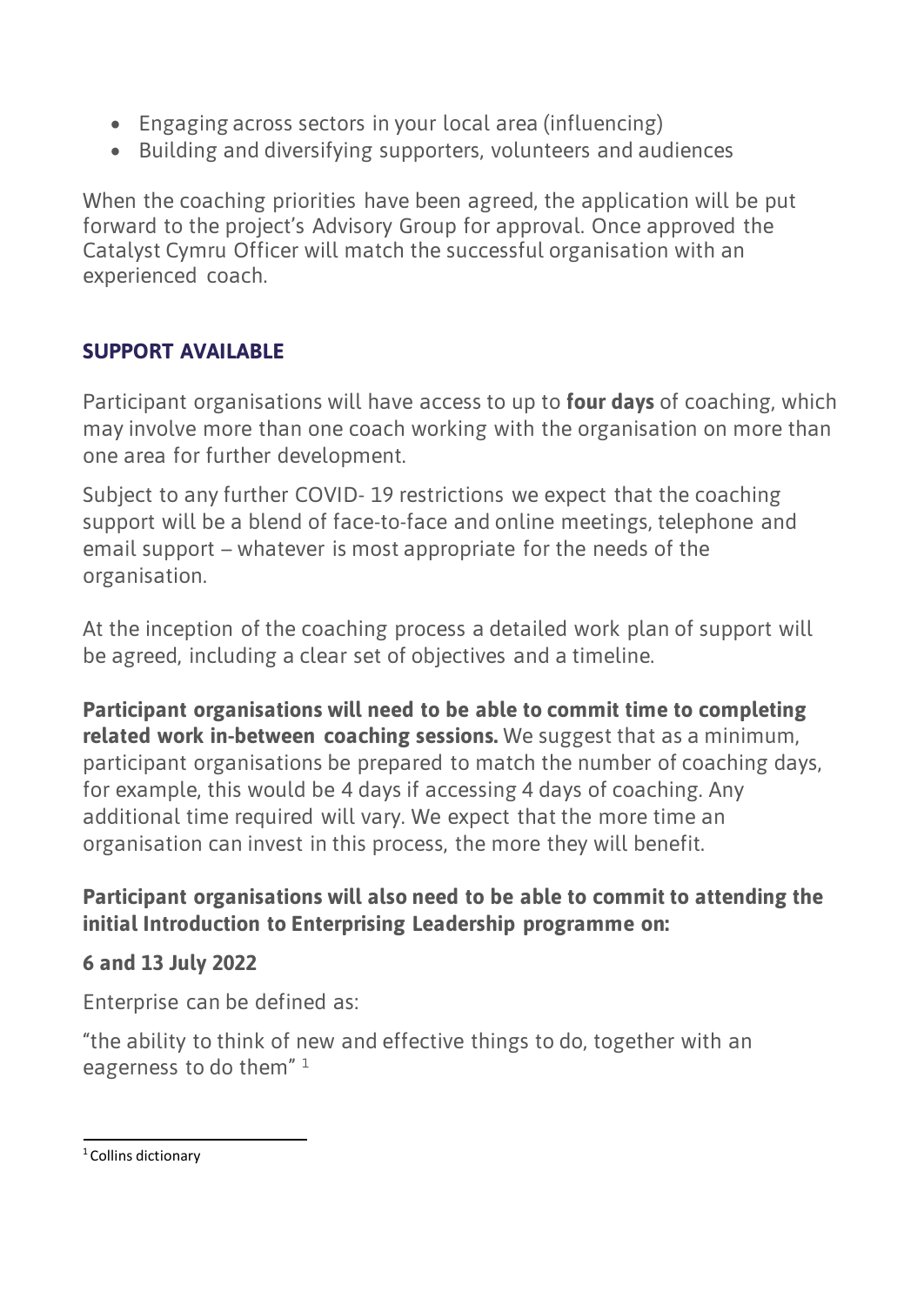By developing an enterprising mindset, one can contribute to the increased resilience of voluntary organisations, for example by diversifying income streams and reaching new audiences and people (staff, volunteers, board members).

The two-day programme will also provide networking opportunities with other organisations on the coaching programme .

Please refer to **Appendix 1** for further information about the programme.

All participating organisations will be expected to sign and comply with a Memorandum of Understanding between themselves and WCVA.

### **HOW TO APPLY**

**We recommend you apply early as applications will be assessed as they come in and will be allocated on a rolling basis** according to the eligibility criteria but subject to the following:

A minimum of 8 places will be ringfenced for organisations where heritage is not the core purpose but are undertaking a heritage project or are new to heritage.

A maximum of 5 places will be allocated to organisations who have previously accessed coaching support under previous Catalyst Cymru projects but will have to be for a new coaching area.

There will be two coaching cohorts of approximately 12 organisations. **Application window for the second cohort of coaching is now open until 13 June 2022**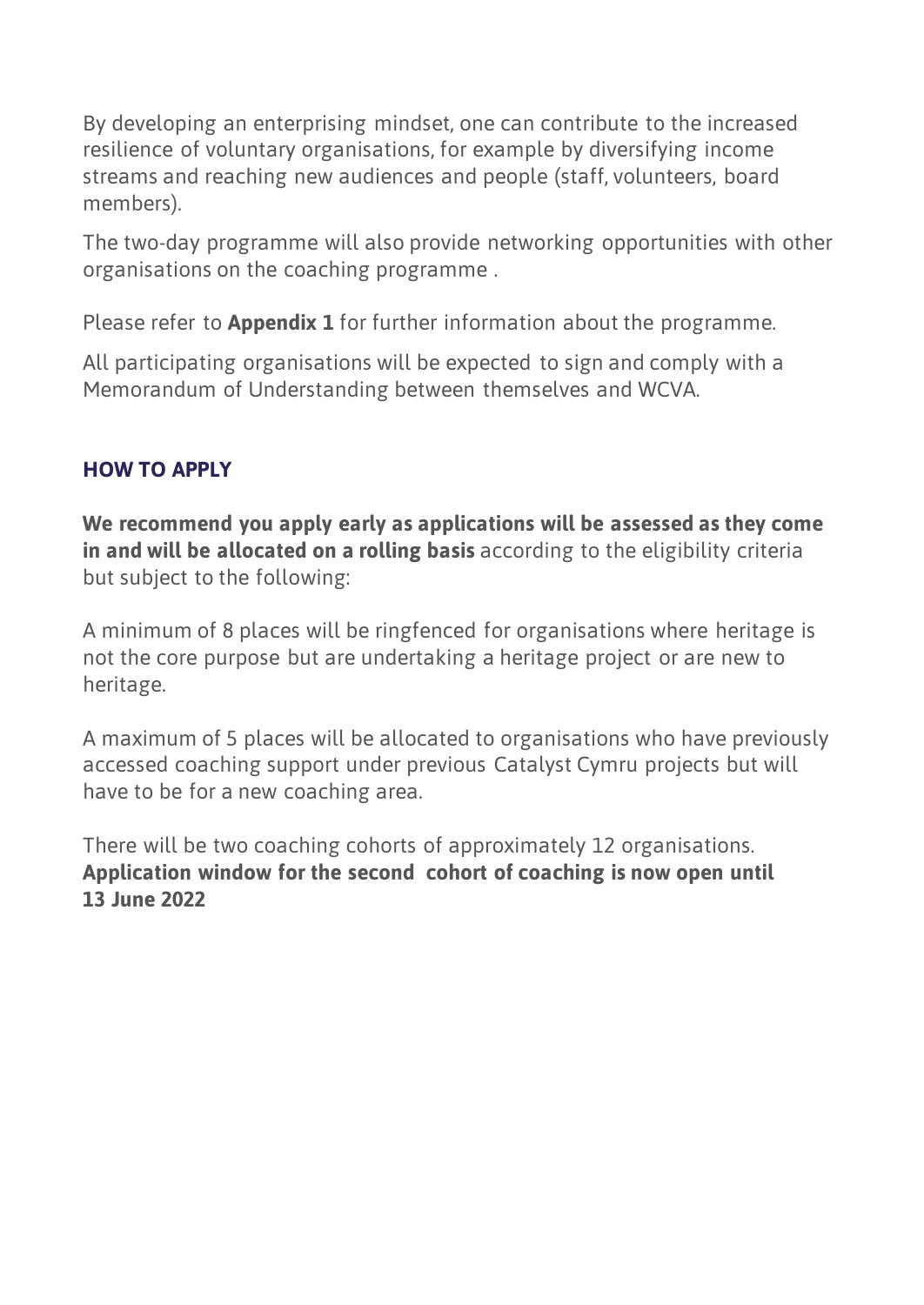**Cohort 2**  Application round opens March 2022 Deadline for applications 13 June 2022 Health check reviews May – July 2022 Advisory Group approval Meetings May, July 2022 Coaching begins from June 2022 Training dates 6 and 13 July 2022

Successful applicants will have up to **eight months** to complete the coaching from the time they are matched with a coach.

#### **APPLY NOW**

To apply for Catalyst Cymru coaching support, head to WCVA's multiapplication portal (MAP) to register: [map.wcva.cymru.](https://map.wcva.cymru/)

If you need help registering on MAP **please follow this [video.](https://www.youtube.com/watch?v=N3J-TbbeDjc)**

If you have previously registered with MAP you can log in by entering your username and password on the home screen.

Once registered with MAP, you can log in by entering your username and password on the home screen.

Once logged in, click the 'Applications' button and select 'Catalyst Cymru coaching' to apply.

#### **CONTACT US**

The training programme, widening network activities and community grants strands will begin in 2022. To be kept informed please [subscribe to the Catalyst newsletter.](http://eepurl.com/hd5Snv)

For any queries please email Siobhan Hayward, Catalyst Cymru Officer [shayward@wcva.cymru](mailto:shayward@wcva.cymru)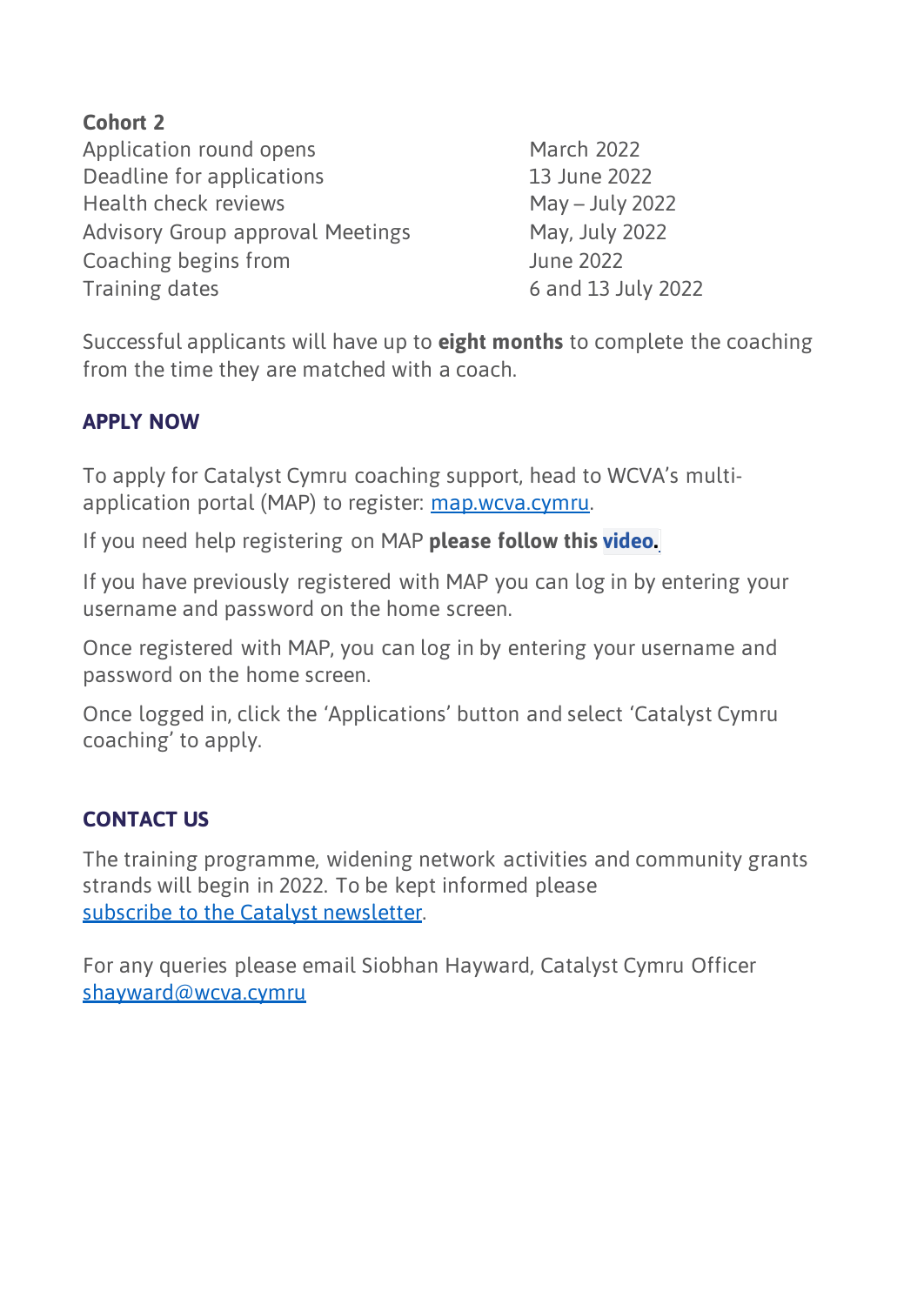

## **Appendix 1 Introduction to Enterprising Leadership**

**DATES: 6 and 13 July** (Attendees will need to participate in both days) The

programme will take place online using zoom.

**LEARNERS:** For all levels of experience

#### **WHAT DO WE MEAN BY "ENTERPRISING"?**

Enterprise can be defined as: "The ability to think of new and effective things to do, together with an eagerness to do them"<sup>2</sup>

By developing an enterprising mindset, one can contribute to the increased resilience of voluntary organisations, for example by diversifying income streams and reaching new audiences and people (staff, volunteers, board members).

#### **WHAT DO WE MEAN BY "LEADERSHIP"?**

A good leader isn't necessarily the founder of a new technology, a CEO of a large company or a person of political stature. ANYONE that can inspire, influence, and motivate others towards a common goal is a leader; many of us lead others without even realising it!







<span id="page-6-0"></span>2 Collins Dictionary